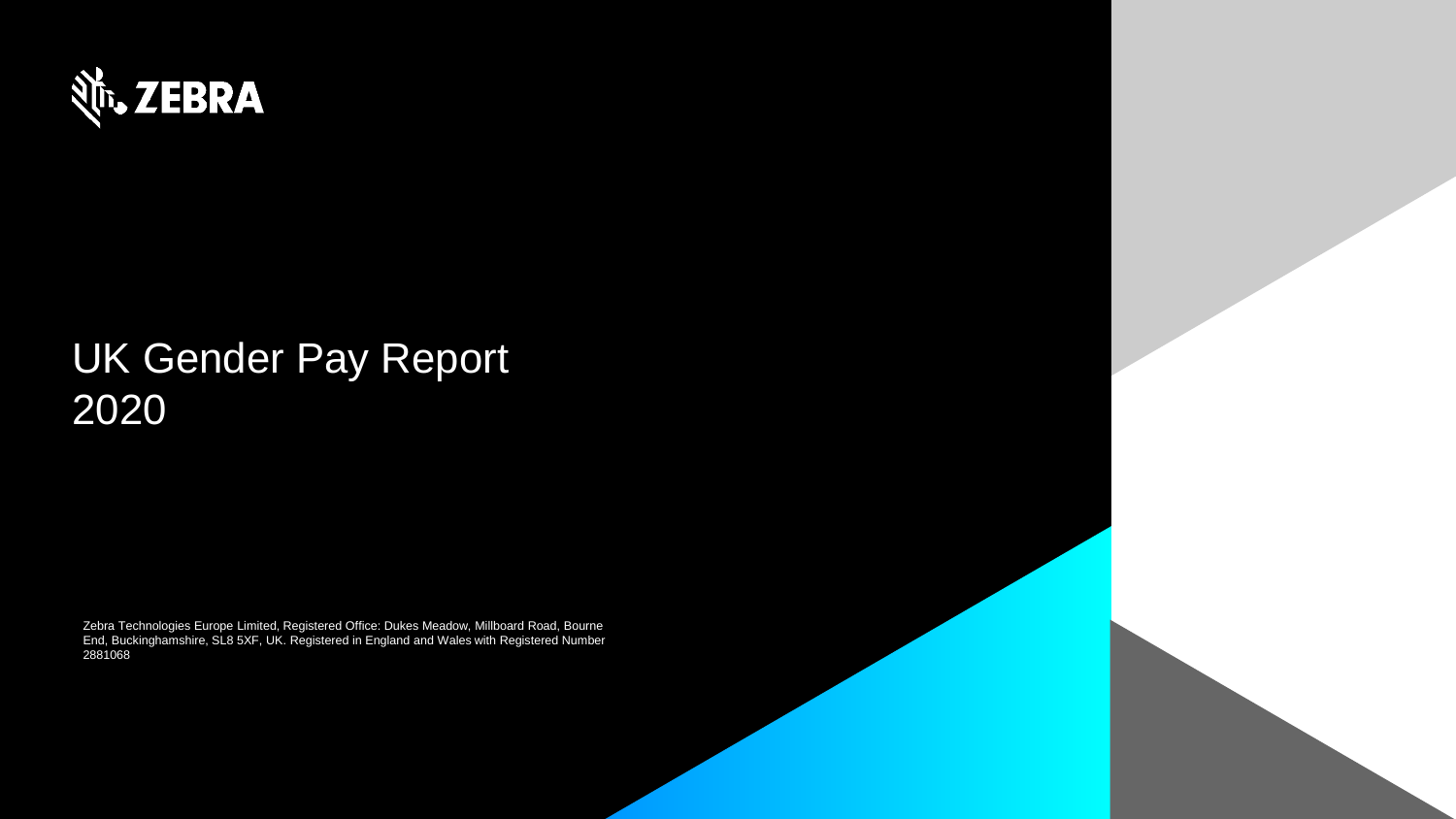## **Key Facts about this Report**

- **Zebra's Global Total Rewards Overview**
- The Equality Act 2010 Regulations 2017 requires organisations with over 250 UKbased employees to publish their gender pay gap by April 2020.
- Gender Pay Reporting involves six calculations that show the difference between the average earnings of men and women in our organisation, based in the UK.
	- 1. Average gender pay gap as a mean average
	- 2. Average gender pay gap as a median average
	- 3. Proportion of men and women when divided into four groups ordered from lowest to highest pay.
	- 4. Average bonus gender pay gap as a mean average
	- 5. Average bonus gender pay gap as a median average
	- 6. Proportion of men receiving a bonus payment and proportion of women receiving a bonus payment
- Data for all pay grades is analysed; individual data is not published.
- **It is a different calculation to equal pay**, which requires men and women to be paid the same for carrying out the same job, similar jobs or work of equal value.



- Zebra recognises that our employees' passion and commitment enables Zebra to achieve our mission and vision to create a smarter, more connected business community through innovative products and solutions that enable visibility.
- **We believe that inclusion and diversity is key to helping us attract, motivate and retain top talent.**
- Our Total Rewards Programme is based on market-driven salaries and incentive targets as well as programmes to support and encourage career development and professional growth across diverse groups.
- By monitoring the pay gap between men and women we can better understand the gap and its drivers, and target action to reduce it.



#### The mean is the difference in the average hourly pay for women compared to men by dividing the sum of the data set by the The median represents the middle point of the population. Half of the population are above the median and half of the population are below it.



number in the data set.



The mean is obtained by adding up all calculated hourly rates then dividing by the size of the population. The mean bonus gap is obtained by comparing the women's mean to the men's mean. The median represents the middle point of the population separating the higher half from the lower half of the data. The median bonus pay gap is obtained by comparing the women's median to the men's median.



\*All employees are eligible for a bonus, some new hires may not have reached a payment date.